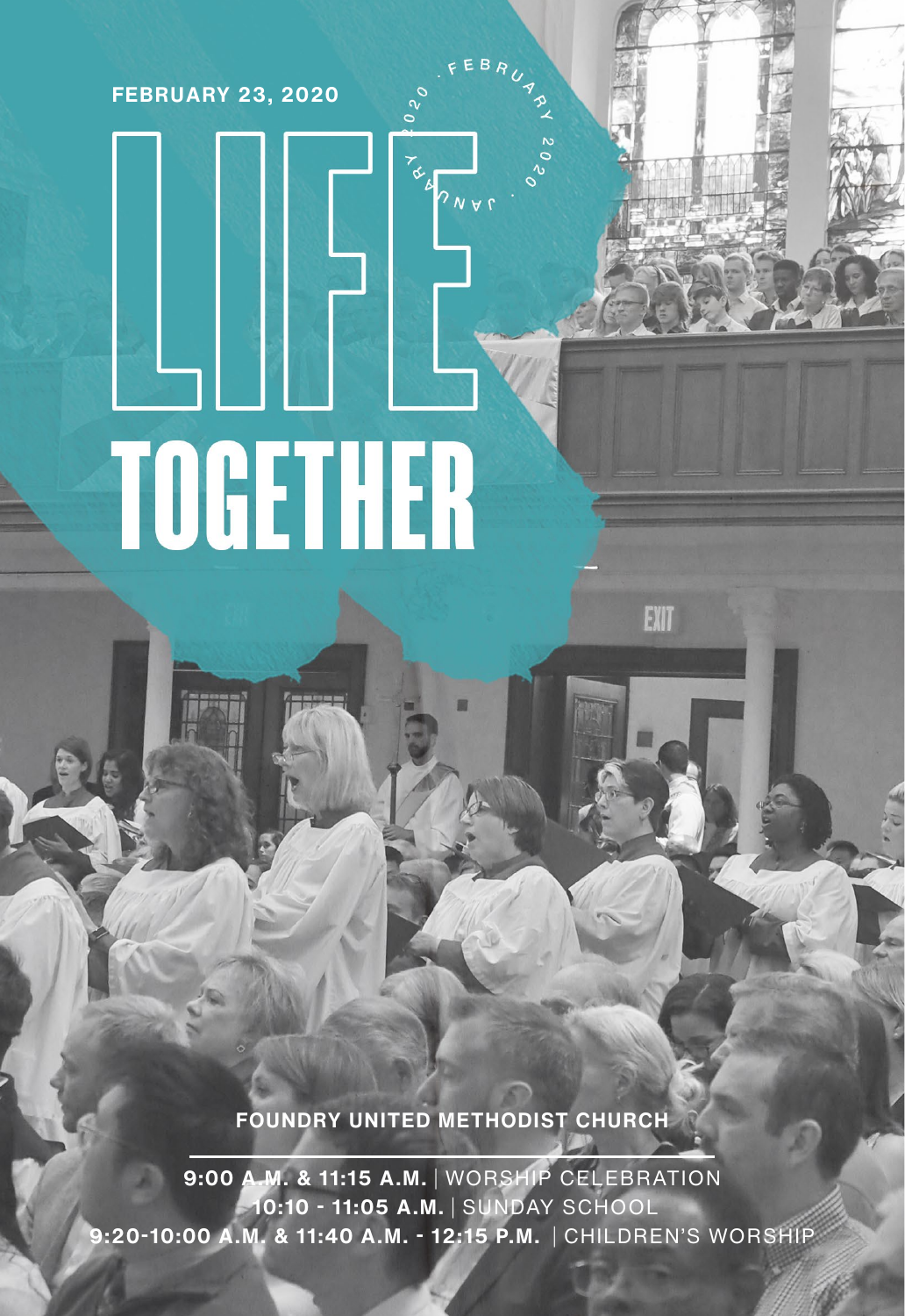Foundry Church has been serving downtown Washington and the wider world since 1814. Foundry is a Reconciling Congregation, affirming the call of the gospel of Jesus Christ to be in ministry with all people of all races, gender identities, sexualities, ages, immigration status, and physical conditions. We are all on a spiritual journey and we want you to feel welcome here. Please join us for refreshments in Community Commons after the worship service and visit our welcome desk for more information about our faith community.

#### REFERENCES TO GOD

References to God in traditional prayers and hymns may sometimes be gender-specific. As we pray and sing together, you are invited to substitute terms that reflect your understanding of the full inclusiveness of the spirit of God. You are also invited to sing hymns and speak parts of the services, such as the Lord's Prayer, in your native tongue.

#### FAMILIES WITH CHILDREN

We welcome children to remain with their families during worship. Additionally, child care is available from 8:45 a.m. - 12:30 p.m. in the Child Care Center for infants through 2-year-olds. Children from age 3 through 5th grade are invited to participate in Children's Worship offered at both Sunday morning services and starting shortly before the sermon.

## SUNDAY SCHOOL IS DROP-IN FRIENDLY

Please check the Today at Foundry page for adult and children's classes.

## ACCESSIBILITY

Large-print bulletins and United Methodist hymnals are available. Please check with an usher for these materials. Hearing assistance devices are found at the sound desk in the sanctuary. Sign language interpretation is provided at the 11:15 a.m. service on the pulpit side of the sanctuary.

## CARE AND PRAYER

If you would like to request prayer, please fill out the prayer request card found in the back of the pews and place it in the offering plate or leave it at the welcome desk located in Community Commons.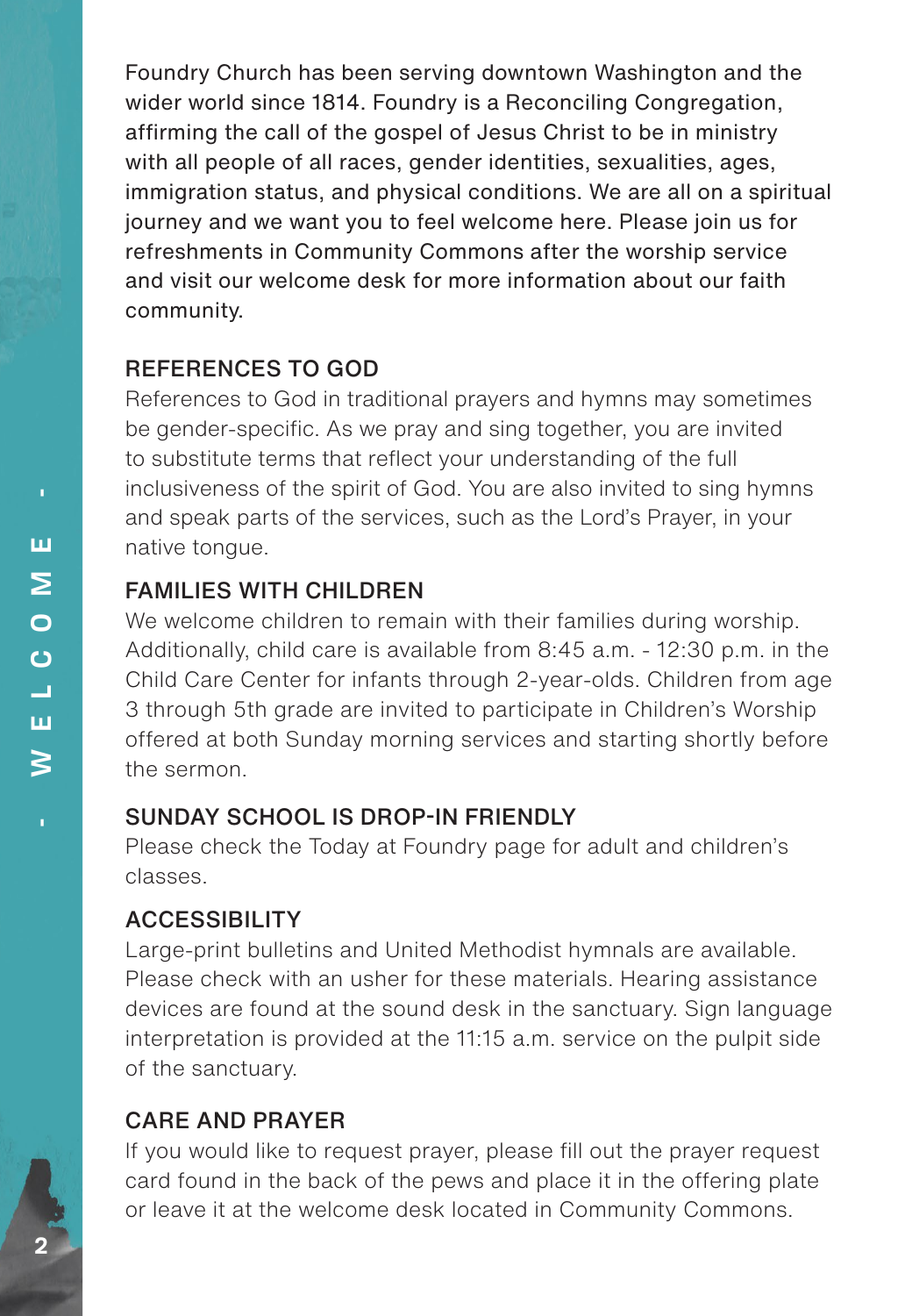## **THE GREATEST OF THESE**

#### **Life Together**

Our life together in community has at its center the proclamation of "Christ crucified," a challenging message from the very beginning. How can a person who freely allowed himself to be humiliated and killed be the one we follow as leader and Lord? How can something that seems so foolish be called powerful and wise? What does Jesus' way of living and dying teach us about how to live? The apostle Paul grapples with these questions and with the divisions and quarreling of the 1st century Corinthian church in his first letter to that community. The first several chapters of I Corinthians and other texts that help us explore these central questions of our faith will be our guide as we explore the meaning and power of the cross—for our lives and our life together.

**STAFF**

## Ministers: Every member of the congregation GINGER E. GAINES-CIRELLI SENIOR PASTOR WILL GREEN **ASSOCIATE PASTOR / DIRECTOR OF DISCIPLESHIP** BEN ROBERTS ASSOCIATE PASTOR / DIRECTOR OF SOCIAL JUSTICE MINISTRIES KELLY GRIMES **ASSOCIATE PASTOR/DIRECTOR OF HOSPITALITY AND** CONGREGATIONAL CARE LANI WILLBANKS BUSINESS ADMINISTRATOR STANLEY THURSTON **STANLEY THURSTON DIRECTOR OF MUSIC MINISTRIES** K.C. VAN ATTA-CASEBIER DIRECTOR OF FAMILY MINISTRIES JASPER TRAVIS OFFICE MANAGER PHIL CARNEY **A CONSERVANT CONSERVANT CARNEY ASSISTANT** GRANT MIZELL **A COORDINATOR** GRANT MIZELL **HOSPITALITY COORDINATOR** TRACY PEARYER FINANCE MANAGER JACKIE WRIGHT-MARTIN **SOCIAL SOCIAL SOCIAL JUSTICE ASSISTANT** BRYAN VILLARROFI **HOSPITALITY ASSISTANT** DAN CAMPOLIETA MUSIC ASSOCIATE ALICE CHANG WEDDING COORDINATOR ROSA VEGA HOSPITALITY HOST FRIN RIDGE **ERIN RIDGE MUSIC DEPARTMENT INTERN** ERIC LEE, LEE KATHENES, JUJUAN DYE SOUND TECHNICIANS CANDICE YORK EXECUTIVE ASSISTANT TO THE SENIOR PASTOR SEKETHIA FARROW, MICHELE' WRIGHT, MATHILDE EYENGA EBOGO, RACHEL JAMIESON CHILDCARE **STAFF**

**3**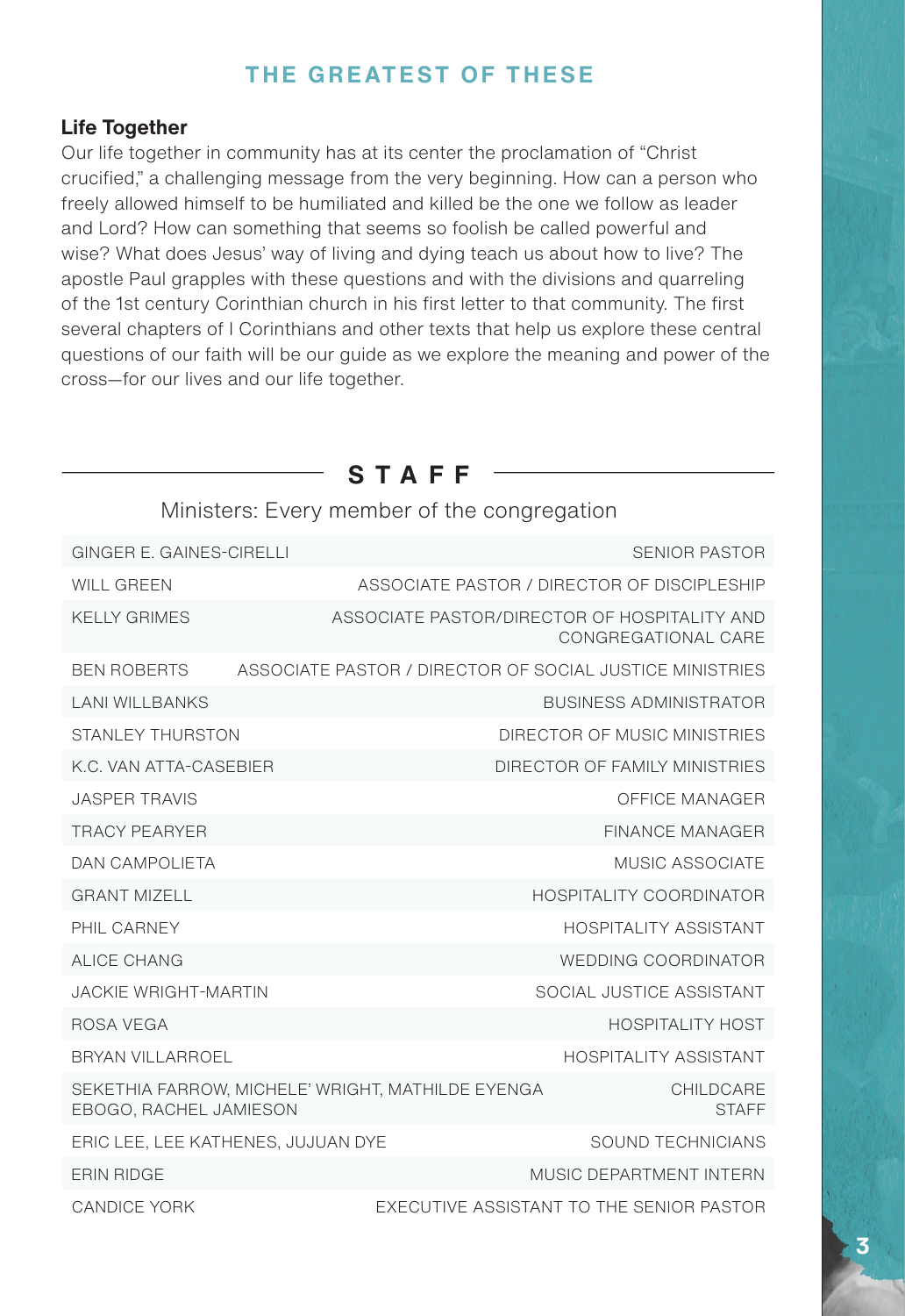#### **9:00 a.m. WORSHIP CELEBRATION**

Please pick up a copy of the African American Heritage Hymnal from an usher or a greeter as you enter the sanctuary.

#### **+Gathering Music**

AAHH #530 "I WILL BLESS THEE, O LORD" *ESTHER WATANABE* AAHH #153 "FOR GOD SO LOVED THE WORLD" *LANNY WOLFE, ARR. EVELYN SIMPSON CURENTON* IN THE SANCTUARY *KURT CARR*

#### **Welcome** Ginger E. Gaines-Cirelli

#### **+Peace Greeting**

We invite you to share signs of peace, welcome, and reconciliation with those around you.

**+Centering Praise** AAHH #522 *HAL HOPSON*

THE GIFT OF LOVE

#### **Parish Announcements Will Green**

*Copies of announcements and prayer requests are available at the Welcome Desk.*

**Children's Message** Ben Roberts

**Call to Prayer** AAHH #111 *ANDRAE CROUCH*

MY TRIBUTE

#### **Pastoral Prayer Contract Contract Contract Contract Contract Contract Contract Contract Contract Contract Contract Contract Contract Contract Contract Contract Contract Contract Contract Contract Contract Contract Contr**

Our Mother/Father, who art in heaven, Hallowed be Thy name. Thy Kin-dom come, Thy will be done, On earth as it is in heaven. Give us this day our daily bread, And forgive us our trespasses, As we forgive those who trespass against us. And lead us not into temptation, But deliver us from evil, For thine is the Kin-dom, And the power, And the glory forever. Amen.

**The Lord's Prayer 1988 COLLUTE:** #4 on the Lord's Prayer Card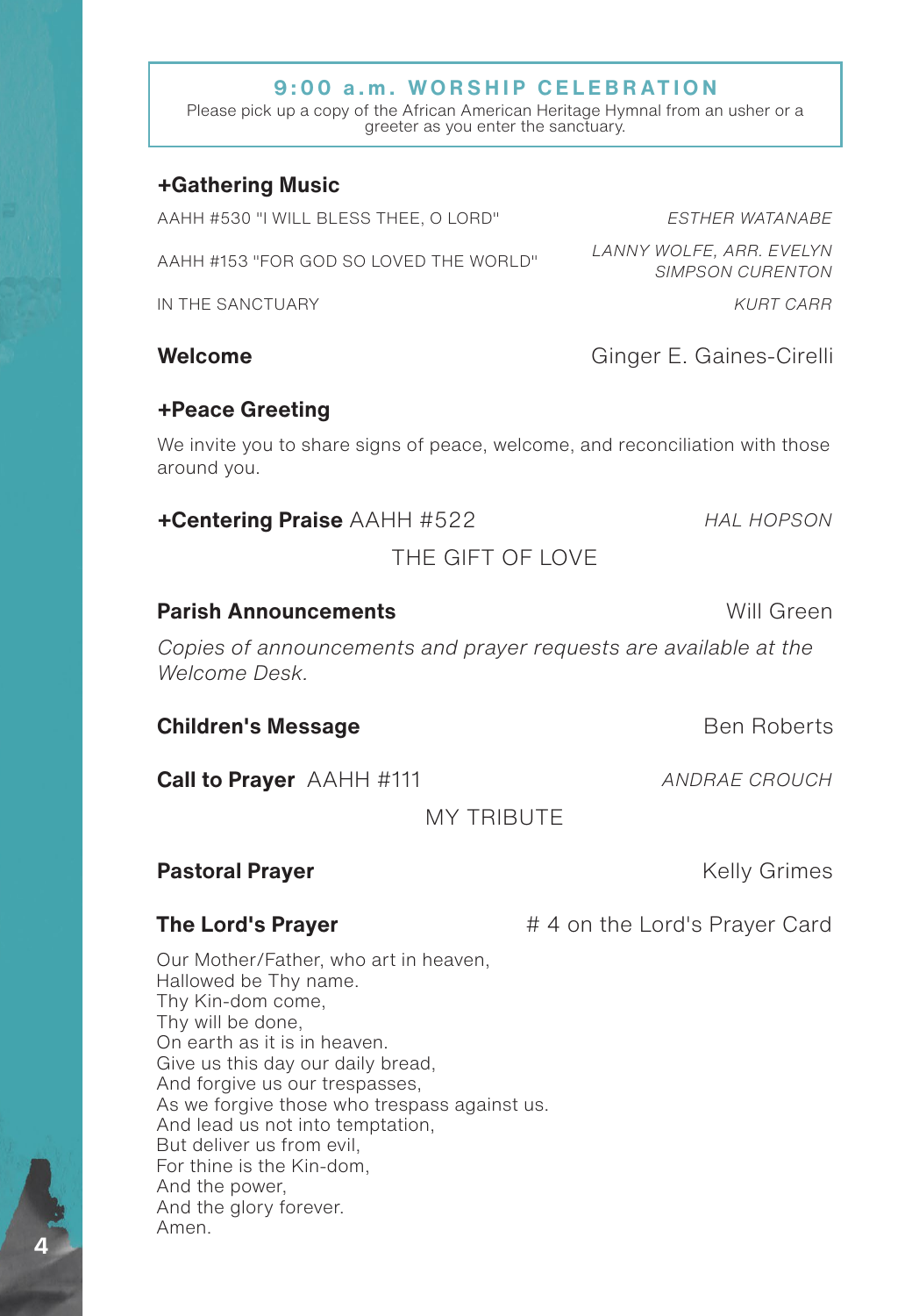#### **Scripture Reading Melissa Johns**

#### I CORINTHIANS 13

One Voice: Receive what the Spirit is saying.

Many Voices: Thanks be to God.

*Children pre-kindergarten - 5th grade are invited to depart for Children's Worship.*

**Choral Praise** *BRIAN JOHNSON, JEREMY RIDDLE, CHRISTA GIFFORD*

ONE THING REMAINS (YOUR LOVE NEVER FAILS)

**Sermon** Ginger E. Gaines-Cirelli

#### THE GREATEST OF THESE

**Offertory K.C. Van Atta-Casebier** 

**Music at the Offertory** *BRENDA JOYCE MOORE*

PERFECT PRAISE

**+Doxology** UMH #94 *OLD 100TH*

Praise God, from whom all blessings flow; praise God, all creatures here below; Alleluia! Alleluia! Praise God, the source of all our gifts! Praise Jesus Christ, whose power uplifts! Praise the Spirit, Holy Spirit! Alleluia! Alleluia! Alleluia!

**+Hymn** AAHH #573 *LAURIE KLEIN, ARR. NOLAN WILLIAMS, JR.*

I LOVE YOU, LORD

**+Benediction** Ginger E. Gaines-Cirelli

Please return your African American Heritage Hymnal to an usher or greeter in the narthex as you exit. Thank you.

#### **Individual Prayer**

*Members of the Foundry Prayer Ministry Team are available after services at the front of the sanctuary for one-on-one prayer.*

#### **+Rise, as you are able.**

Hearing assistance devices can be found at the sound desk in the sanctuary. UMH — United Methodist Hymnal (Red) | TFWS — The Faith We Sing (Black) AAHH - African American Heritage Hymnal (pick up from an usher or greeter when you enter the sanctuary) Services may be photographed, recorded/live-streamed at any given time. Presence during

these services gives permission for audio and/or images of individuals to be used. To opt out, the areas located in the rear under the balcony will not be recorded.

CCLI License #2668115 (Church Copyright License)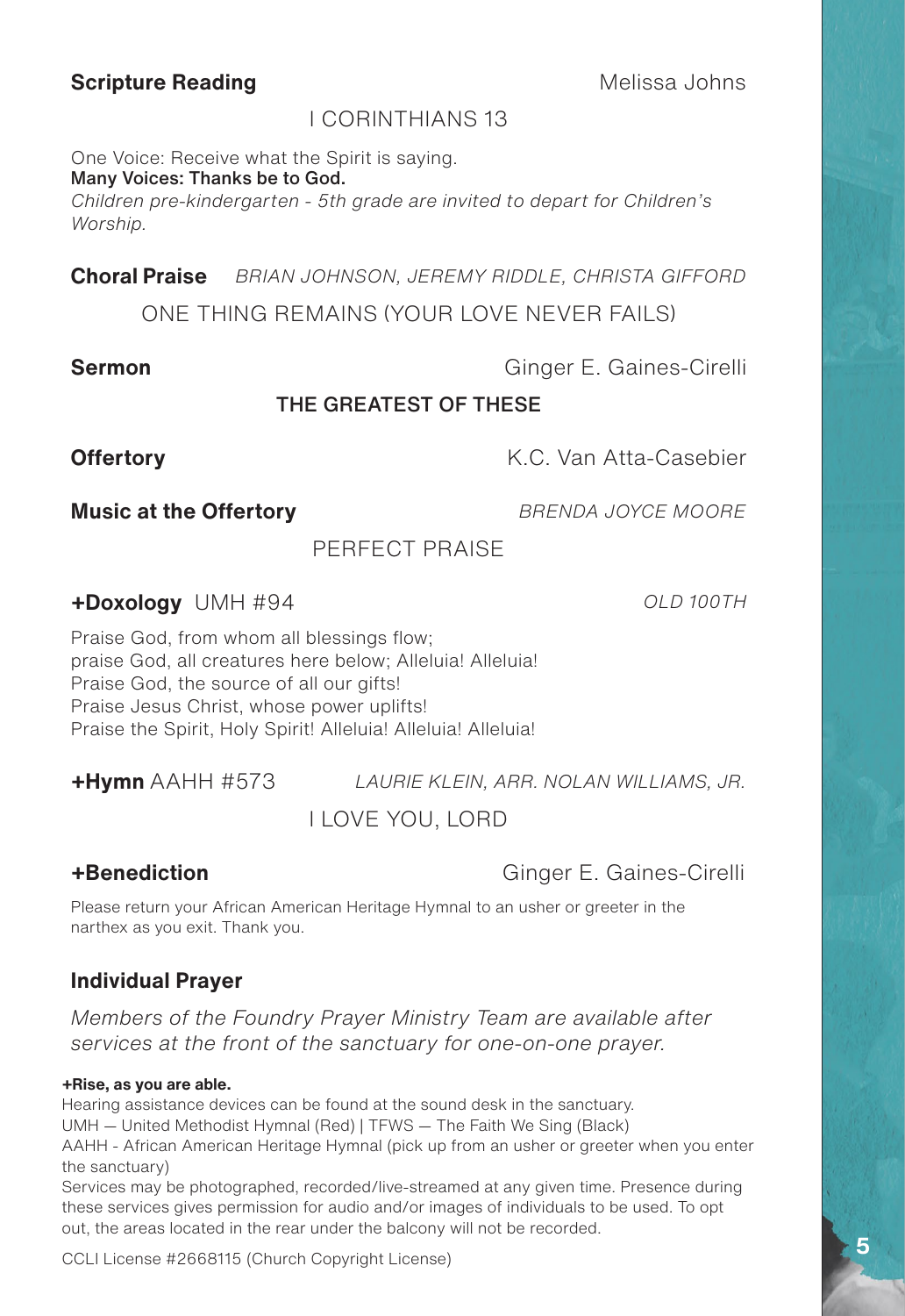#### **11:15 a.m. WORSHIP CELEBRATION**

**Welcome** Ginger E. Gaines-Cirelli

**+Processional** UMH #173 *J. G. WERNER'S CHORALBUCH, HARM. WILLIAM HAVERGAL*

#### CHRIST, WHOSE GLORY FILLS THE SKIES

**+Call to Worship K.C. Van Atta-Casebier** 

In a world where division defines us, Lord, in your love make us one. In a season when schism seems certain, Lord, in your love make us one. In this time of worship, O God Strengthen us for life together. Make us one in your love. Amen.

#### **Parish Announcements Will Green**

*Copies of announcements and prayer requests are available at the Welcome Desk.*

**Children's Message** Ben Roberts

**Call to Prayer** UMH #99 *ANDRAE CROUCH* 

MY TRIBUTE

**Congregational Prayer** Manual Active Relly Grimes

**Scripture Reading Example 20 Francese Brooks** 

I CORINTHIANS 13

**+ Response** UMH #258 *WILLIAM KNAPP*

O WONDROUS SIGHT! O VISION FAIR Verses 1 - 5

**+ Gospel Reading** Francese Brooks

MATTHEW 17:1-9

One Voice: Receive what the Spirit is saying.

#### Many Voices: Thanks be to God.

*Children pre-kindergarten - 5th grade are invited to depart for Children's Worship.*

**6**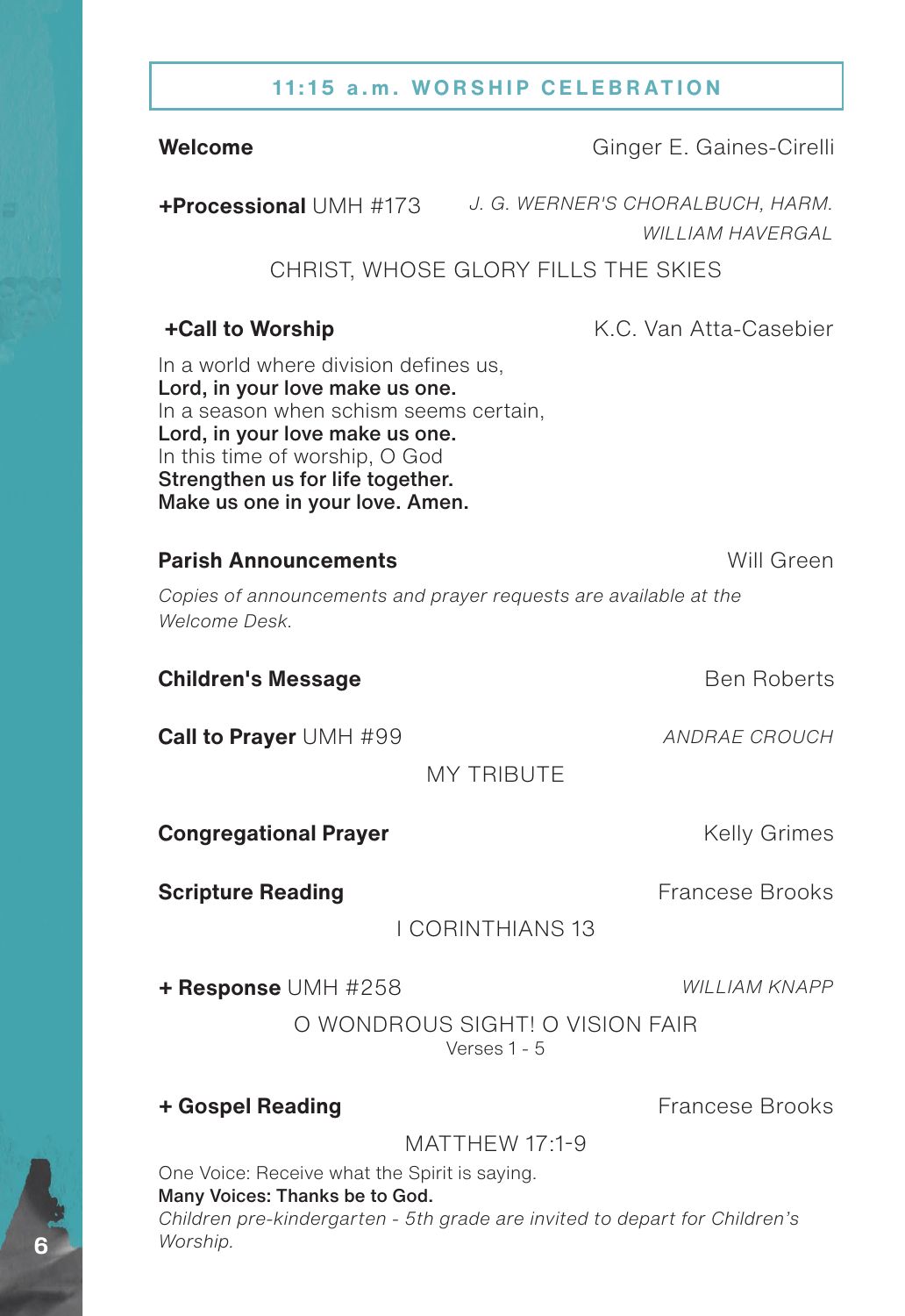HALLELUJAH CHORUS, from the Mt of Olives

**Sermon** Ginger E. Gaines-Cirelli

#### THE GREATEST OF THESE

**Offertory K.C. Van Atta-Casebier** 

#### **Music at the Offertory** *LOUIS VIERNE*

**Baptismal Covenant Baptismal Covenant** 

Edward Leo Sullins Child of Sara Rothman and Colby Sullins

KYRIE ELEISON, from the Solemn Mass, Op. 16

#### Charlotte Jean Hobel

Child of Caroline Van Zile and Mark Hobel

#### Behrend Edward Mautel-Medici & Azaria Raine Mauntel-Medici

Children of Cammeo and Matthew Mauntel-Medici

One Voice: Do you, as Christ's body, the Church, reaffirm both your rejection of sin and your commitment to Christ?

#### Many Voices: We do.

One Voice: Will you nurture one another in the Christian faith and life, and include these children now before you, in your care? Many Voices: With God's help we will proclaim the good news and live according to the example of Christ. We will surround these children with a community of love and forgiveness, that they may grow in their trust of God, and be found faithful in their service to others. We will pray for them, that they may be a true disciples who walk in the way that leads to life.

**Sung Baptismal Response** UMH #141 *CAROLINE V. SANDELL-BERG*

CHILDREN OF THE HEAVENLY FATHER Verse 1

**+Hymn** UMH #103 *WELSH MELODY, ADAPT. JOHN ROBERTS* IMMORTAL, INVISIBLE, GOD ONLY WISE

**+Benediction** Ginger E. Gaines-Cirelli

**7**

#### **Anthem** *LUDWIG VAN BEETHOVEN*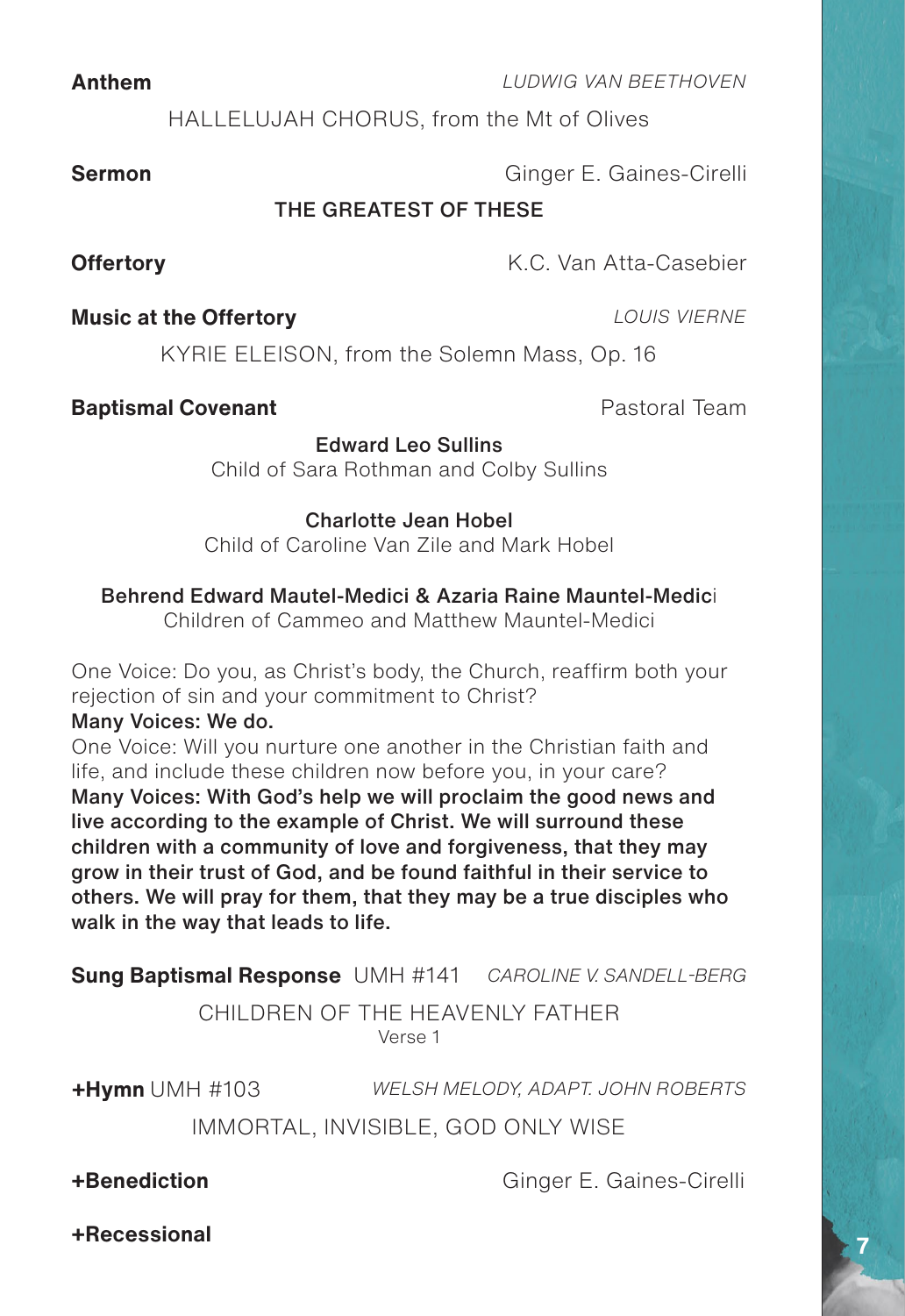#### POSTLUDE IN G MAJOR

#### **Individual Prayer**

*Members of the Foundry Prayer Ministry Team are available after services at the front of the sanctuary for one-on-one prayer.*

#### **+Rise, as you are able.**

Hearing assistance devices can be found at the sound desk in the sanctuary. UMH — United Methodist Hymnal (Red) | TFWS — The Faith We Sing (Black) AAHH - African American Heritage Hymnal (pick up from an usher or greeter when you enter

the sanctuary) Services may be photographed, recorded/live-streamed at any given time. Presence during

these services gives permission for audio and/or images of individuals to be used. To opt out, the areas located in the rear under the balcony will not be recorded.

CCLI License #2668115 (Church Copyright License)

## **TODAY AT FOUNDRY UNITED METHODIST CHURCH**

## MUSIC

8:15 a.m. Jubalate - Choir Room 10:00 a.m. Chancel Choir - Choir Room

# CHILDREN & YOUTH

All children and youth should be checked in prior to attending their activities. The Family Ministries welcome desk is located outside the Community Commons. Childcare for infants through 2-year-olds is available during all services and during the education hour.

**Children's Worship:** Children from age three through 5th grade are invited to participate in Children's Worship. They will be met by servant leaders at the front left door of the sanctuary shortly before the sermon. 3 and 4 year olds will meet in Room 208 and children in kindergarten through 5th grade will meet in Room 203.

**9:20 - 10:00 a.m.** Kindergarten-5th Grade Children's Worship, Room 203. Age 3 and 4 Children's Worship, Room 208. Please pick your kids up from Room 203 after the service.

#### **10:10 - 11:05 a.m.** Sunday School

Ages 3/4: Room 207 Ages Kindergarten/Grade 1: Room 206 Grades 2-3: Room 204

Grades 4-5: Room 205 Grades 6-8: Fellowship Hall Stage Grades 9-12: Youth Room

#### Foundry Parents

Small groups for parents of all ages to meet at 10:10 a.m. on Sunday mornings. You're invited to join a small group and connect! 0-3 yrs group meets in Room 101 and Preschool-Highschool meet in Room 208.

Confirmation Class meeting: In Room B-1.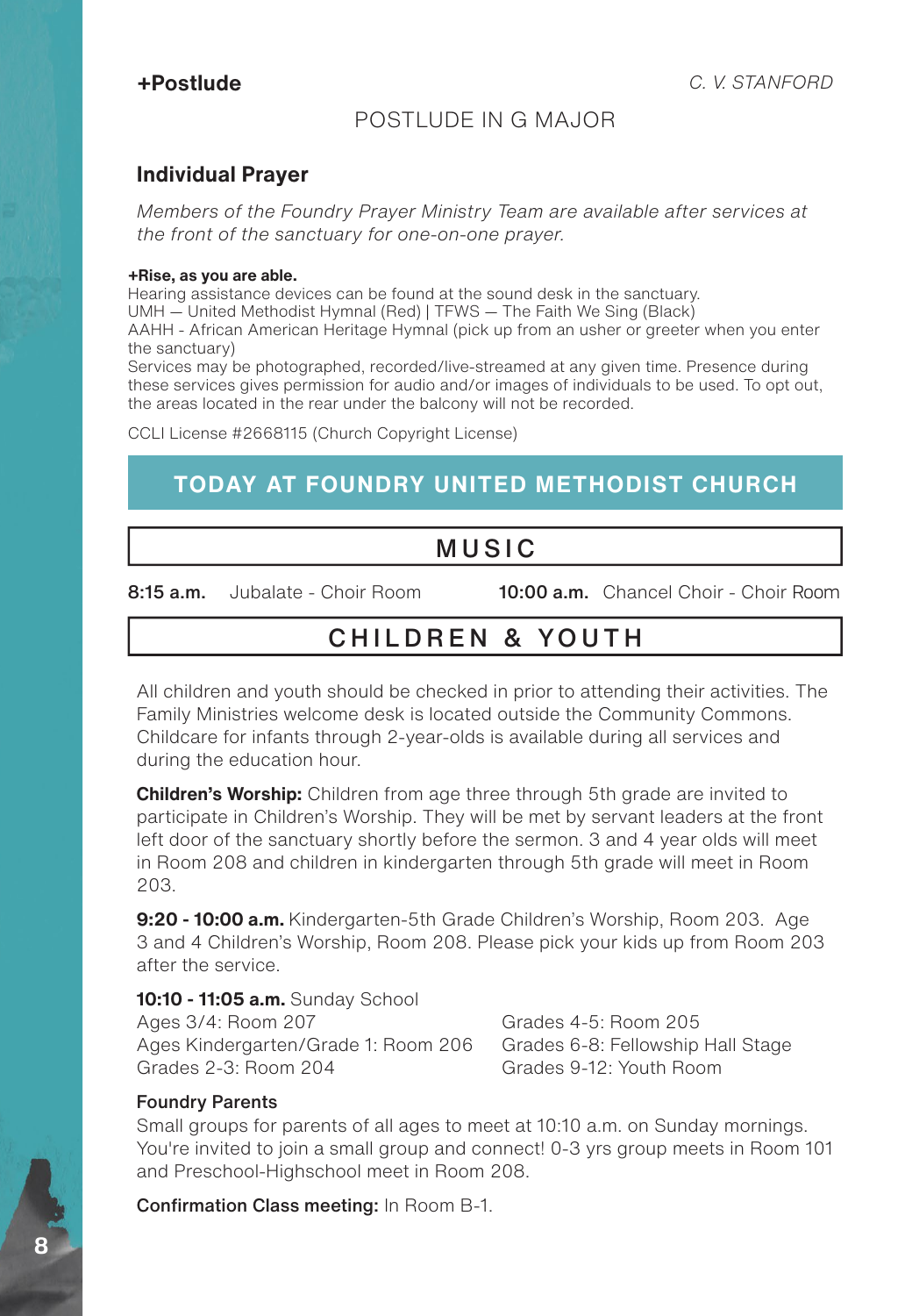# **ADULTS**

#### **9:00 a.m - 10:00 a.m.**

Faithful & Inclusive: The Bible, Sexuality, and the United Methodist Church, in Room 202.

**10:10 a.m. - 11:05 a.m.** Poetry of Faith and Doubt: R.S. Thomas, Emily Dickinson, and Denise Levertov," Pre-registration is not required. This class is open to everyone, in Room B-2.

A Disciple's Path. This is a great opportunity for people looking to join Foundry UMC: by gaining a connection to our church and community through The Disciple's Path study, in Room 202. Please contact Pastor Kelly at kgrimes@ foundryumc.org for more information.

Practicing Spirituality: "Lectionary Readings", Genesis 2: 15-17, 3:1-7, Romans 5: 12-19, Matthew 4: 1-11, Psalm 32, Room 203, led by Ella Cleveland.

## **DISCIPLESHIP MINISTRIES**

#### **General Conference Preparation**

The Discipleship Ministries team invites you to attend a conversation on the upcoming General Conference and the plans that it will consider today at 12:30 p.m. In Fellowship Hall.

#### **2020 Lenten Devotional**

Pick up your print copy of Foundry's 2020 Lenten Devotional in the Commons today. These words for daily inspiration and reflection were written for you by Foundry members and friends. The devotional is free and also available online at foundryumc.org, and devotionals will be posted daily on our Facebook page. Voluntary donations, of any amount, are welcome to offset publication costs.

## **FAMILY MINISTRIES**

#### **Feed our Hungry Teenagers!**

Each Foundry Youth@Night meeting starts with dinner, and we need your help. Meals are needed to feed approximately 20 on Sunday evenings now through May 2020. You can cook, order, or have a delivery sent, and our teenagers will be eternally grateful. Signups and more information available at tinyurl.com/ FoundryYouthDinner.

#### **Children's Worship Volunteers Needed**

If you would be interested in volunteering with our amazing Foundry Kids during their dedicated worship time on Sunday mornings, please talk to Pastor K.C. or email her at kcvc@foundryumc.org.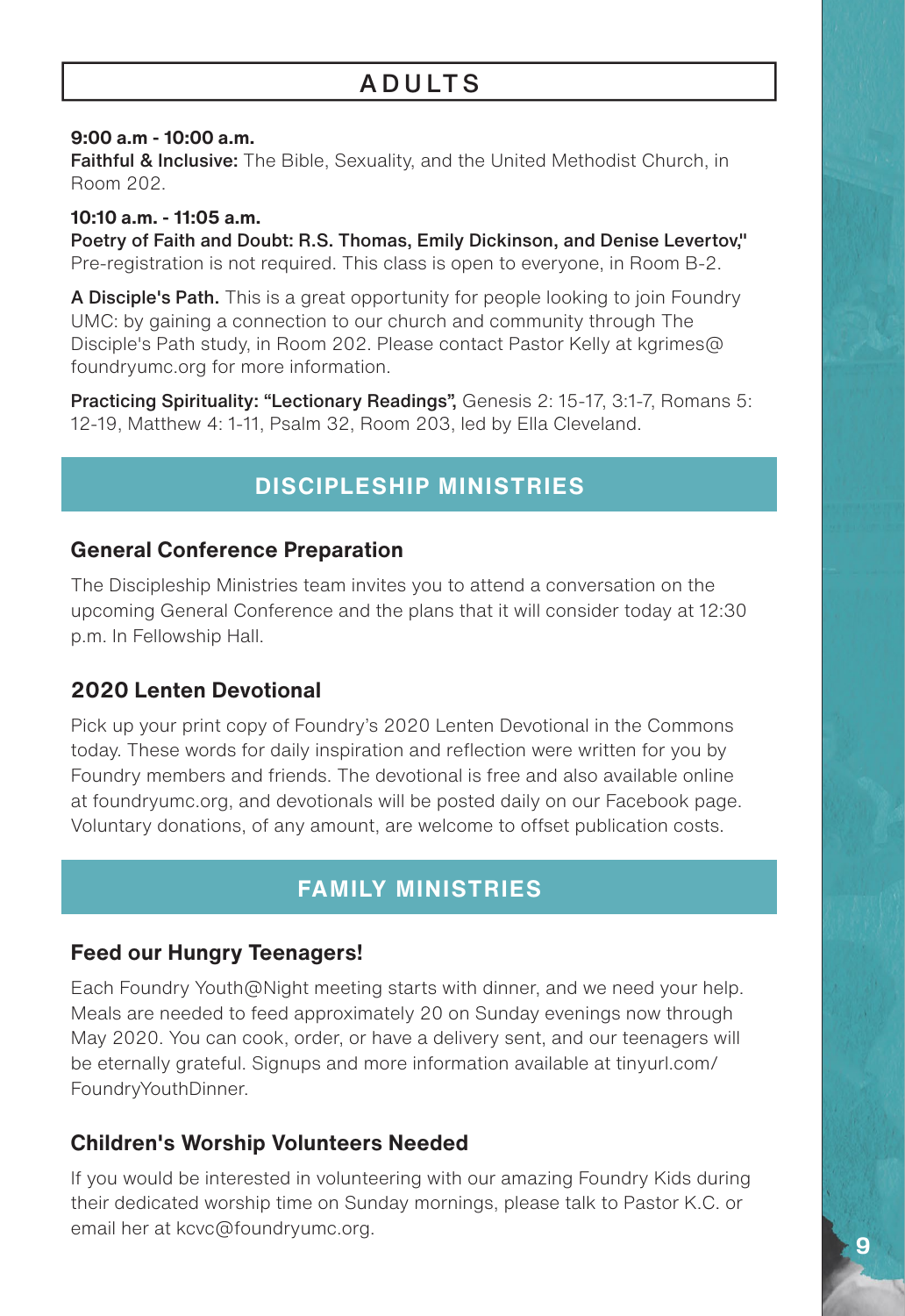#### **Meet and Greet**

Join Foundry's families in giving a warm welcome to K.C. Van Atta-Casebier by coming to the upcoming Meet and Greet. This is a great opportunity to get to know Pastor K.C. and for her to learn more about your family. Saturday, March 7: Shelley & Nick Jessee, 10:00-11:30 a.m. and another at the home of Melissa Johns & Bill Tucker, 1:00-2:30 p.m. You can register online at foundryumc. churchcenter.com/home.

#### **HOSPITALITY AND CARE MINISTRIES**



PRACTICE RADICAL HOSPITALITY AND HOST OUR SUNDAY HOSPITALITY TABLE

#### **Host the Sunday Hospitality Table**

Join us as we kick off a new opportunity for us to practice radical hospitality. We are inviting our small groups, ministry teams, committees, and other community partners to select one Sunday out of the year to host the hospitality table. This practice will be led by the Hospitality and Congregational Care Department and is a fantastic way to introduce pre-packaged food items as a gift to our Sunday community. For more information on how you can host a Sunday, sign up at https://bit.ly/HostASunday or contact Pastor Kelly at kgrimes@foundryumc.org.

## **SOCIAL JUSTICE MINISTRIES**

#### **Affirmatively Furthering Comments on Fair Housing**

HUD is trying to roll back a 2015 regulation that required states, localities, and public housing authorities to actively promote fair housing opportunities for people of color, people with disabilities, women, and other groups protected by the Fair Housing Act. You can submit a comment opposing this proposal by visiting our table outside the Community Commons between services today and March 1.

#### **Clothing Closet**

The ID Ministry Clothing Closet is in need of men's belts and pants, sizes 36 and larger, reader eyeglasses and toiletries. You can leave your donations at the Welcome Desk. Our guests thank you!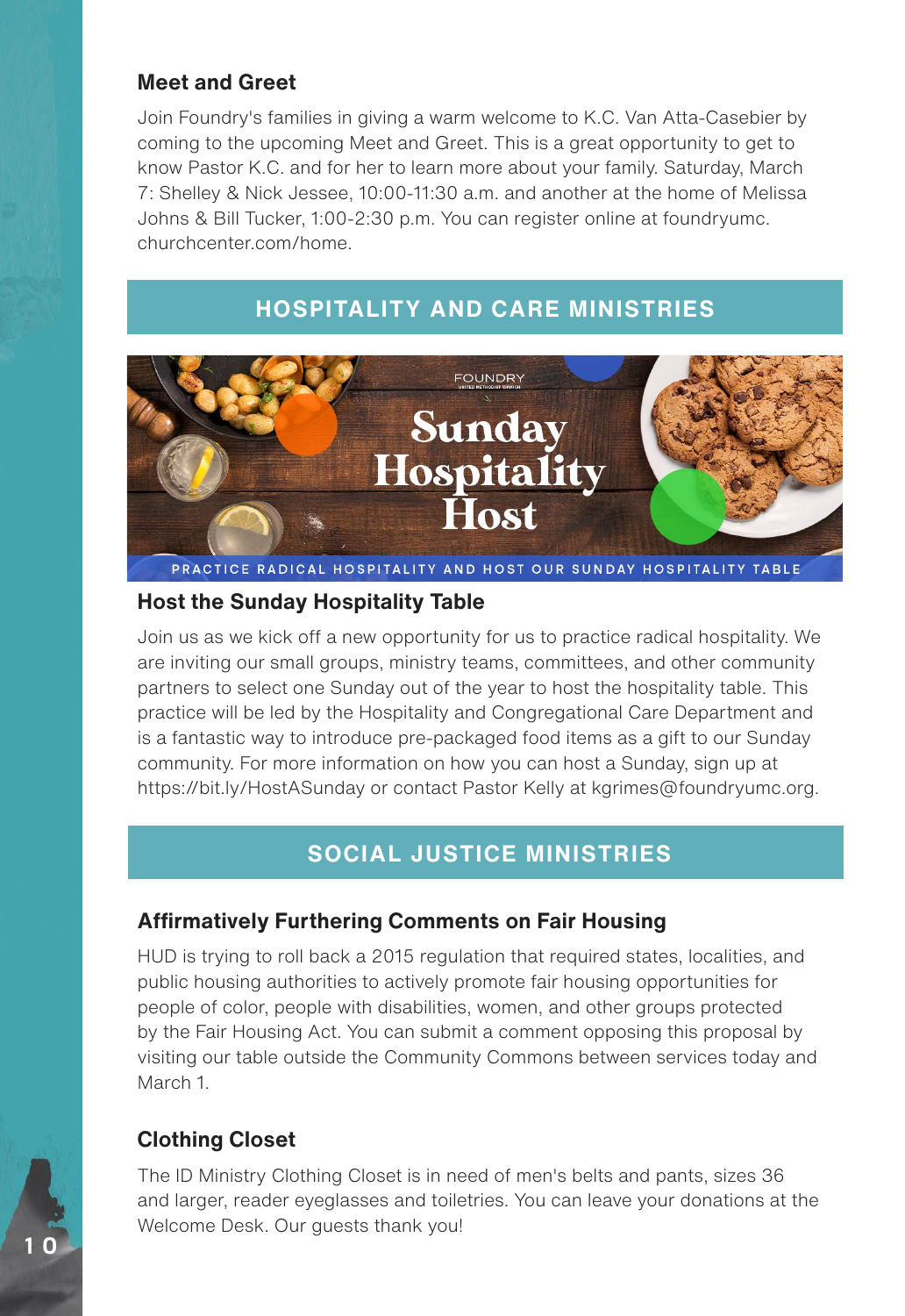#### **Scripture Reading and Presentation**

Are you interested in participating in creative readings and presentations of Scripture? This Lenten season we're looking for volunteers to participate in creative presentations of worship at both services. Volunteers are encouraged to email wgreen@foundryumc.org for more information or attend an informational session on today at 12:30 p.m. in Room 101.

#### **Prayer Flags & An Altar for All**

Help us prepare for our witness at this year's General Conference by stopping by the Altar for All in our Narthex and creating a prayer flag or card. These will be carried with our volunteers to General Conference as a visible representation of the prayers of the Foundry Community. For more information, email Pastor Will at wgreen@foundryumc.org.

#### **Ash Wednesday**

Ash Wednesday will be celebrated on Wednesday, February 26 with services at 8:00 a.m. and 7:00 p.m. in our Sanctuary. Please join us as we mark the beginning of the Lenten Season.

#### **Easter Flowers on Sale**

Flowers to decorate our sanctuary during Easter can now be purchased in honor or memory of a loved one. Flowers are \$20 and can be purchased at the Welcome Desk or online at https://bit.ly/easteratfoundry. Email wgreen@ foundryumc.org for more information.

#### **Foxall Society Of Foundry**

A bequest in your will or trust is an easy way to provide for loved ones while also helping to secure Foundry's future. For more information or to let Foundry know about your estate plans, email foxallsociety@ foundryumc.org

# **WAYS TO GIVE**









ONLINE CHECK CASH WELCOME DESK KIOSK

**WWW.FOUNDRYUMC.ORG/GIVE**